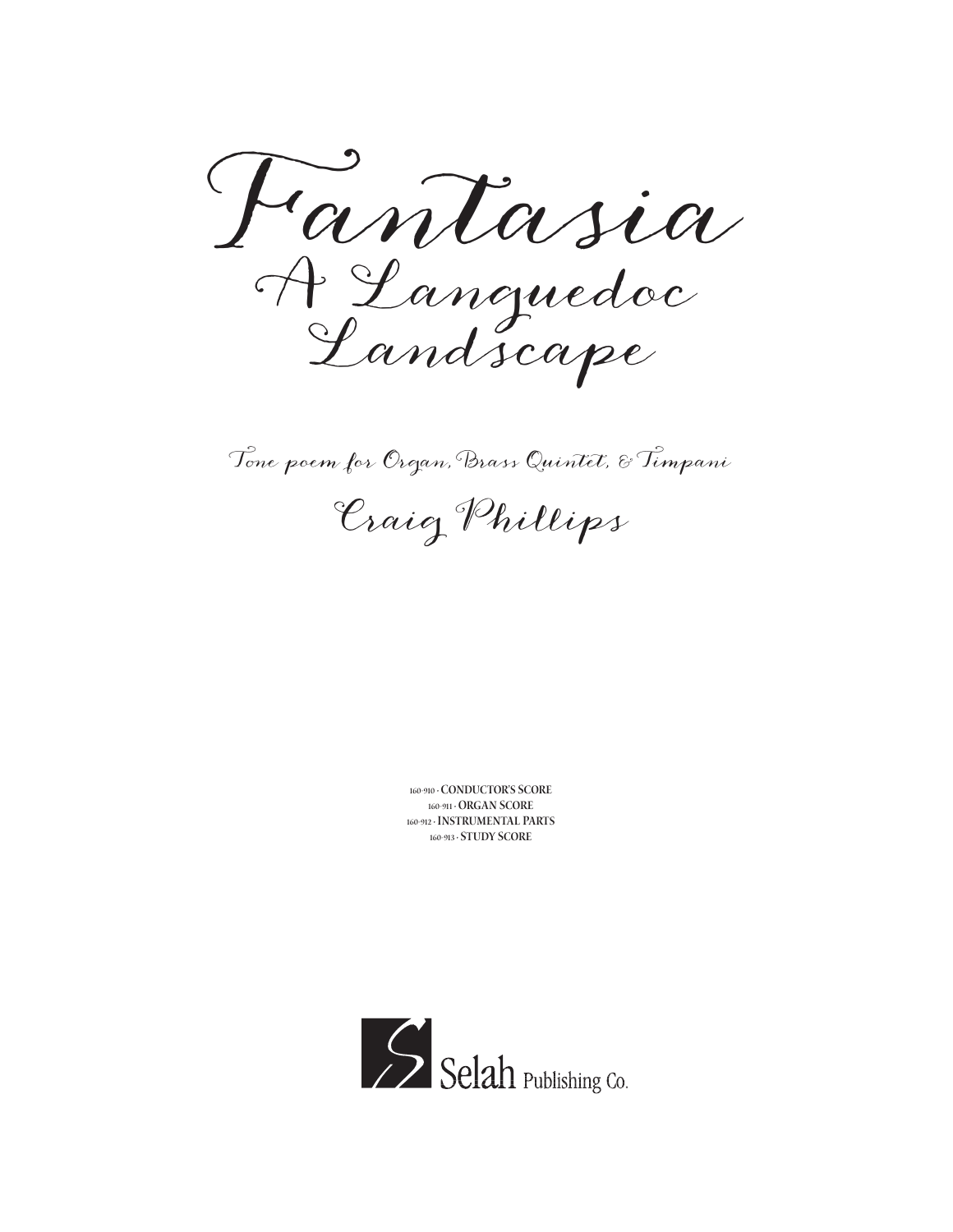*for Joe Galema*

 $\Gamma$ a la provincia de la contradición de la contradición de la contradición de la contradición de la contradición e<br>La contradición de la contradición de la contradición de la contradición de la contradición de la contradición Fantasia

H Languedoc Landscape

Tone poem for Organ, Brass Quintet, & Timpani<br>.

Craig Phillips

Craig Phillips



Copyright © 2014 Selah Publishing Co., Inc. All rights reserved. www.selahpub.com Printed in the U.S.A. on recycled paper. *It is illegal to photocopy this music.*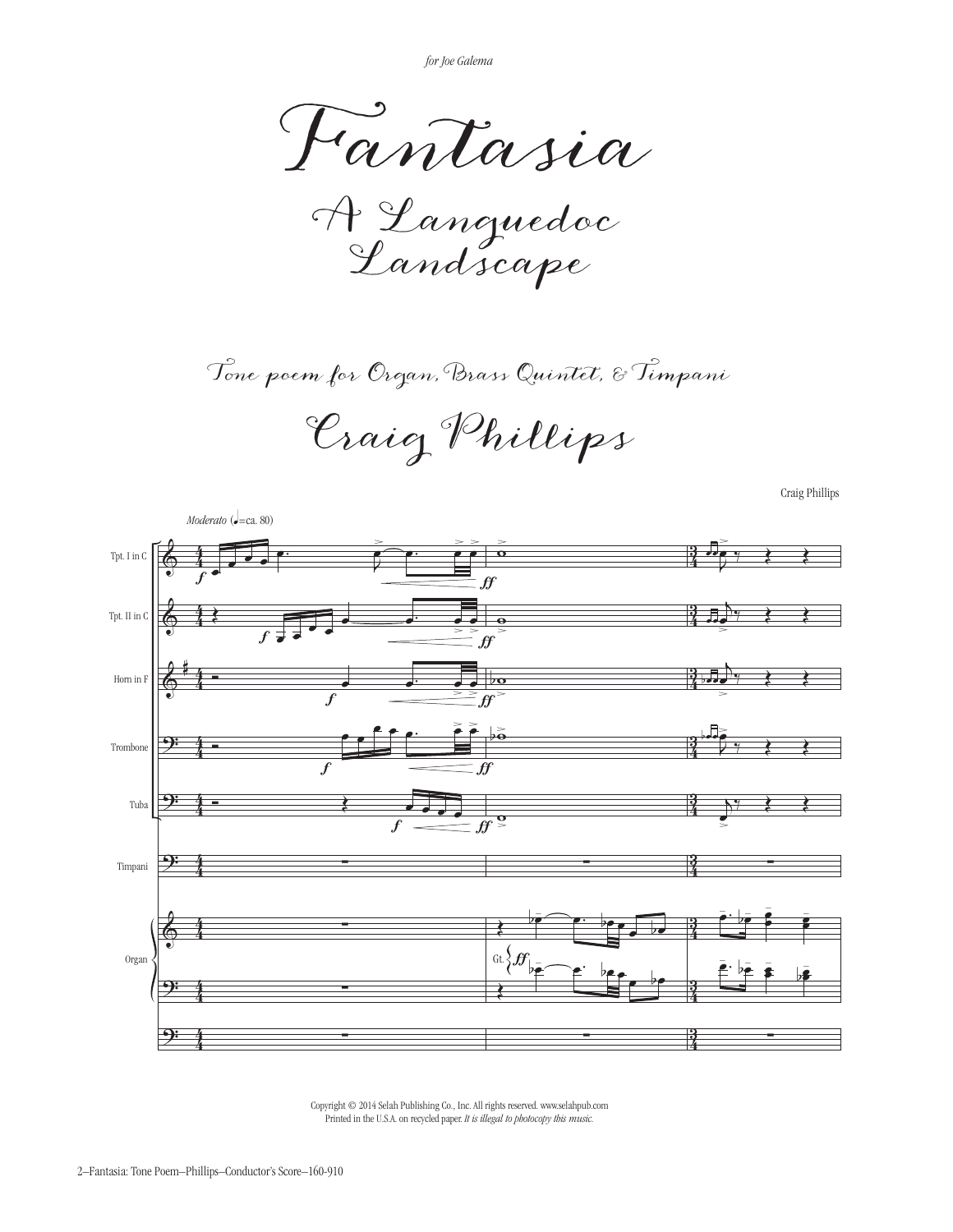



160-910–Conductor's Score–Phillips–Fantasia: Tone Poem–3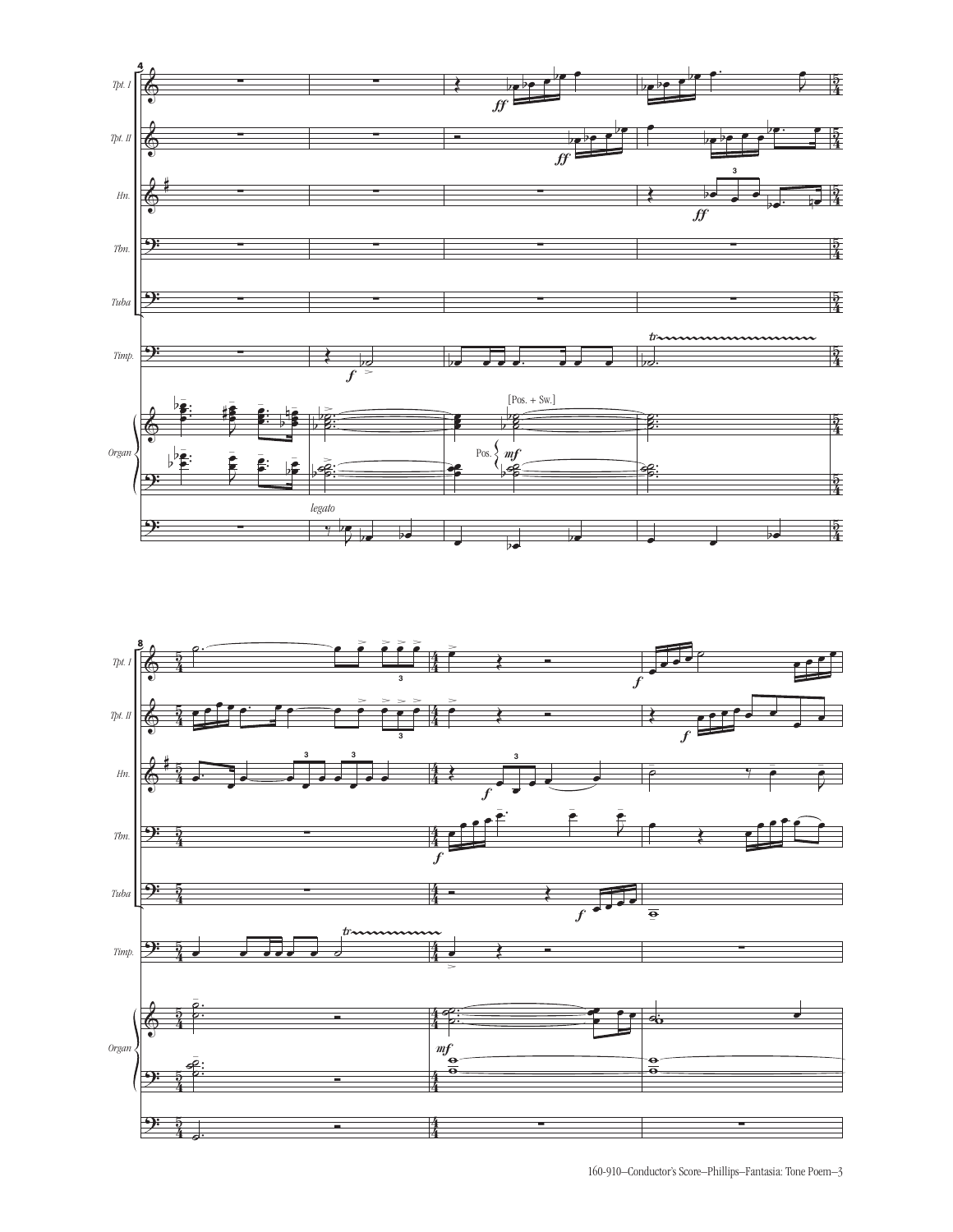



4–Fantasia: Tone Poem–Phillips–Conductor's Score–160-910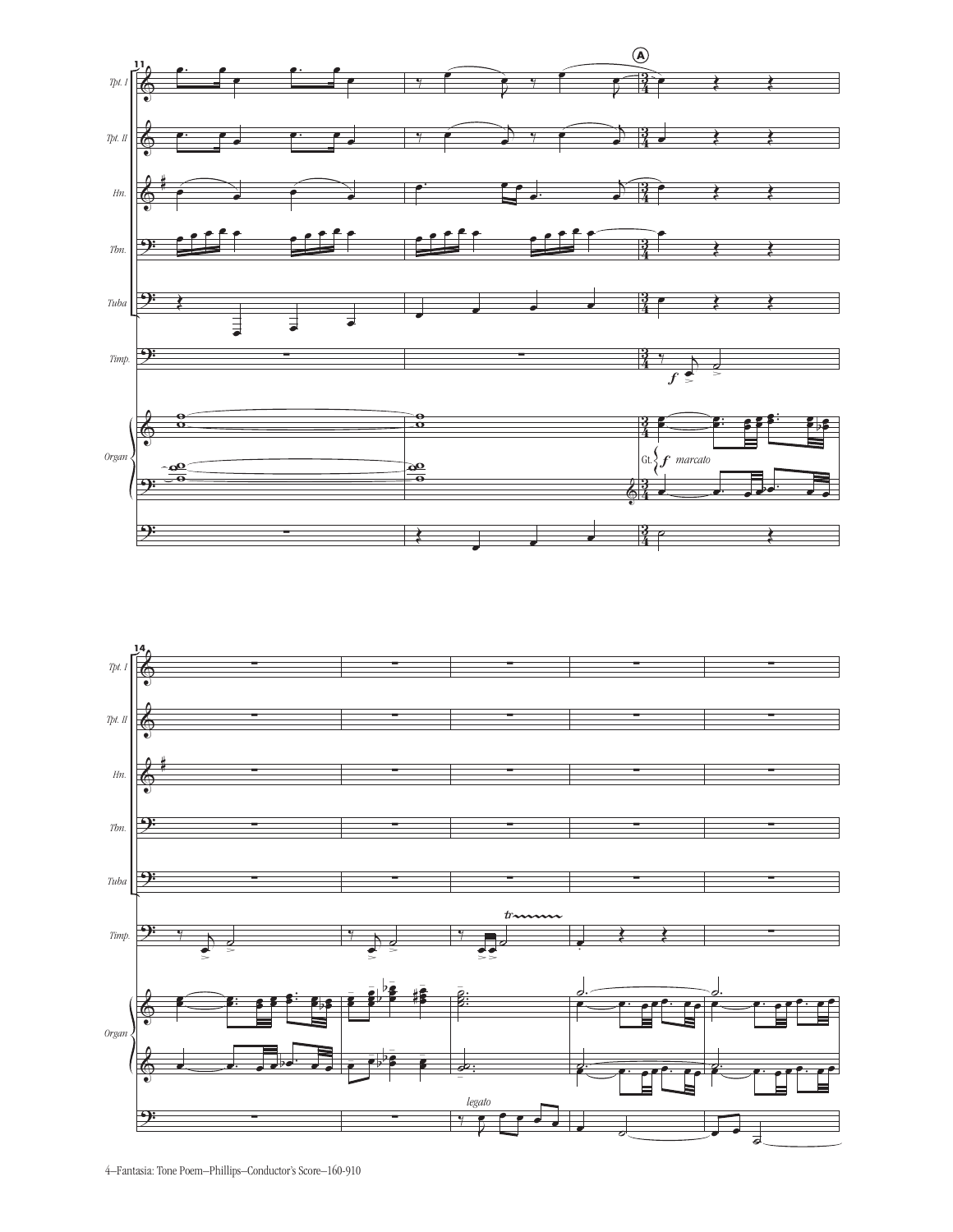

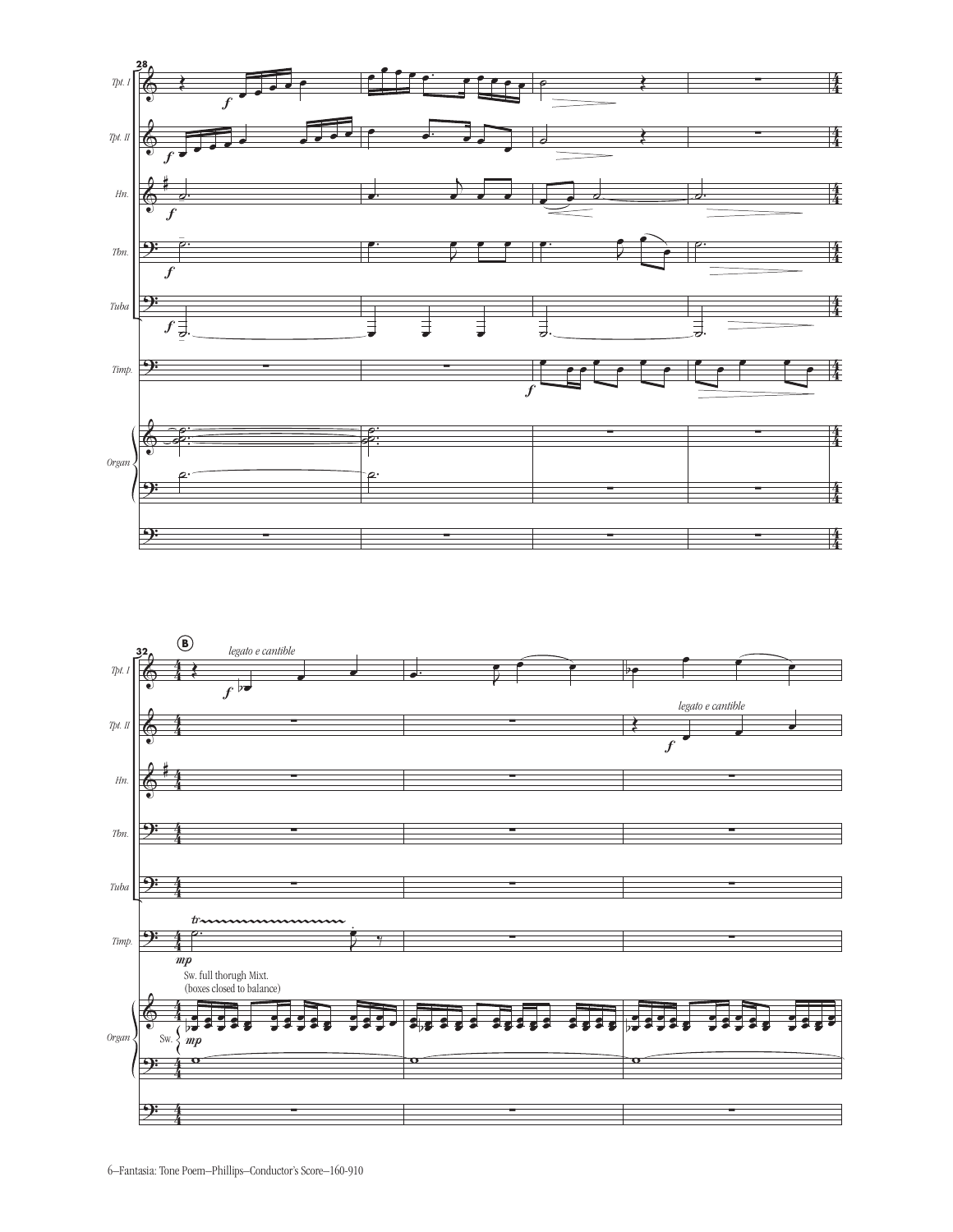

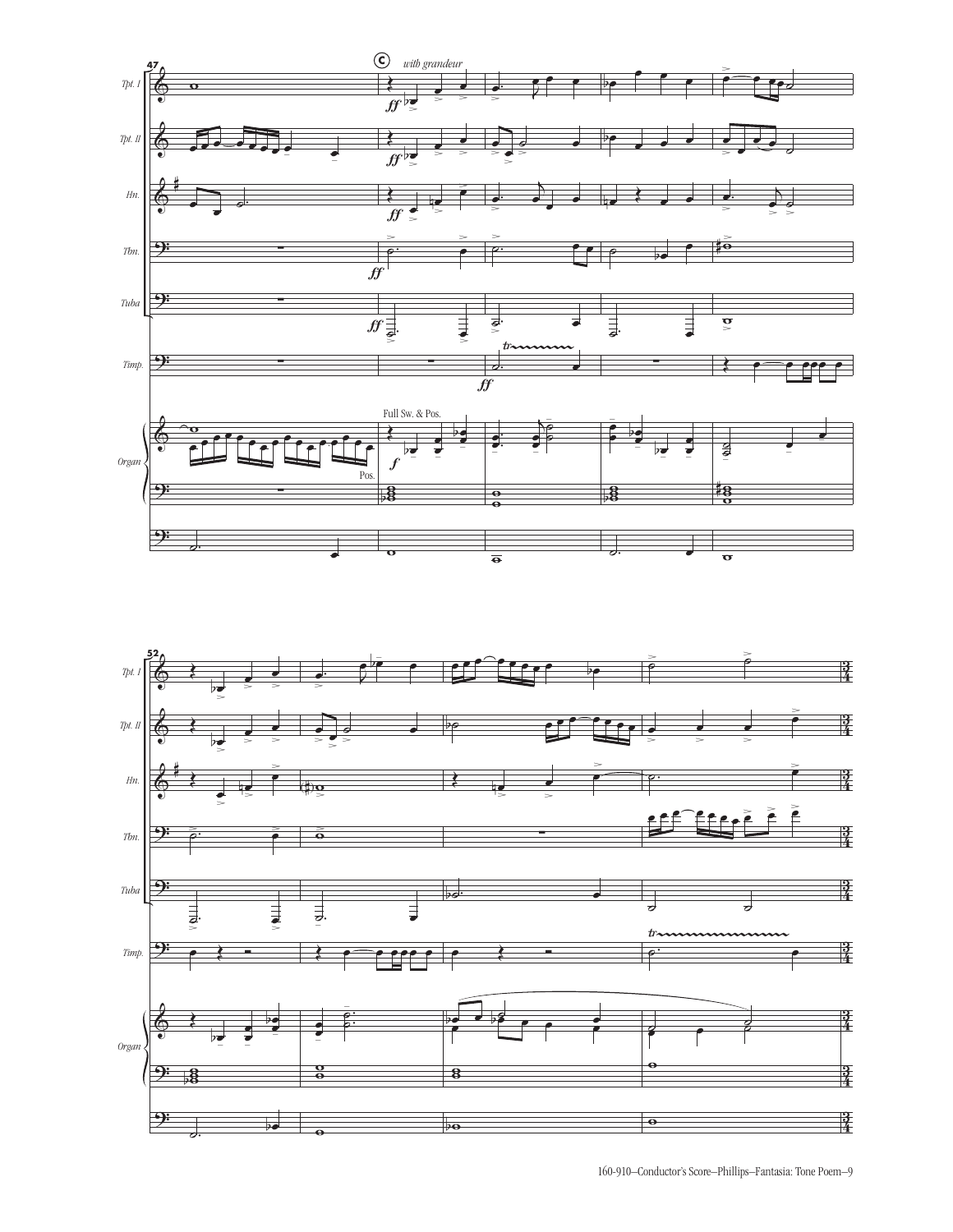

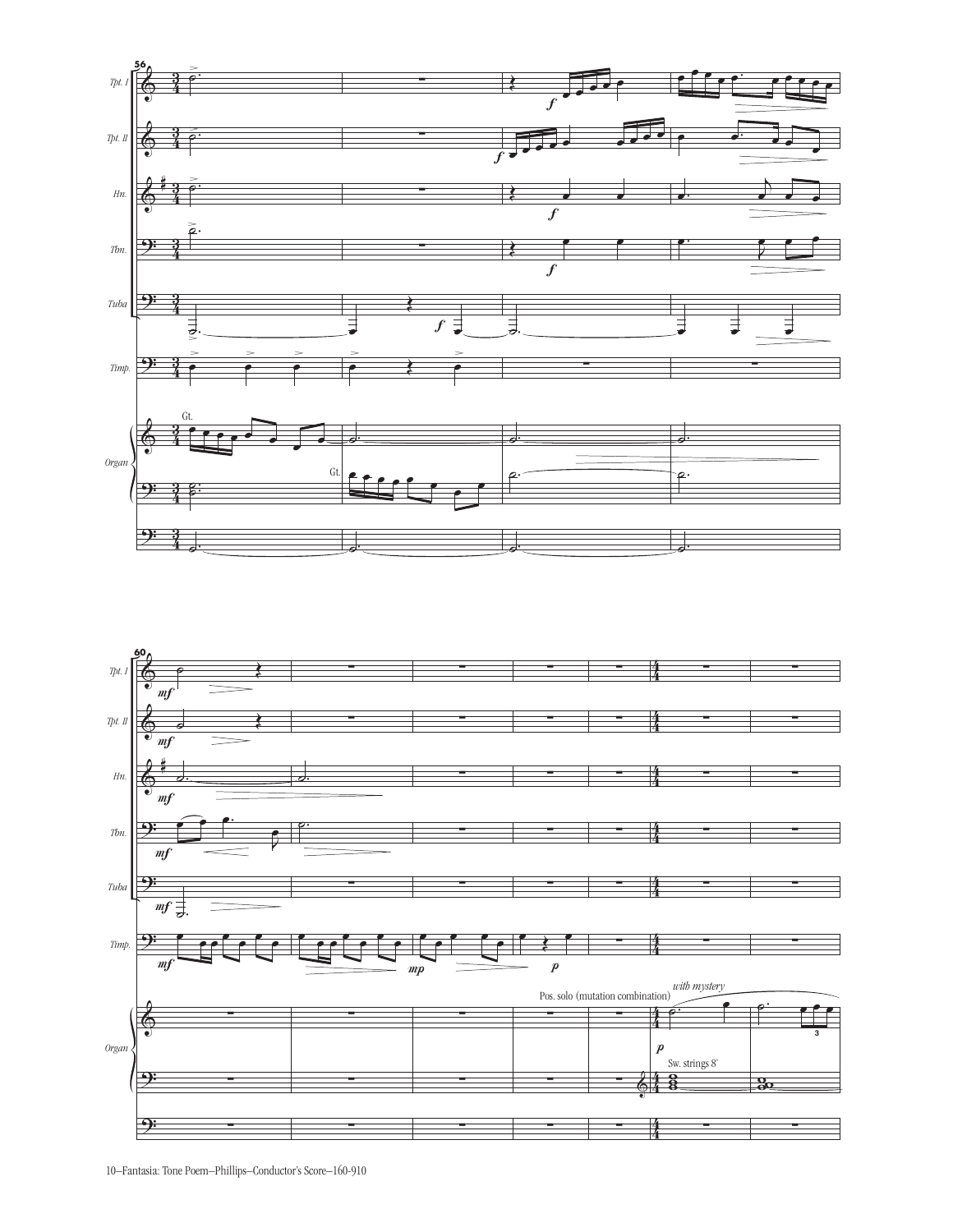

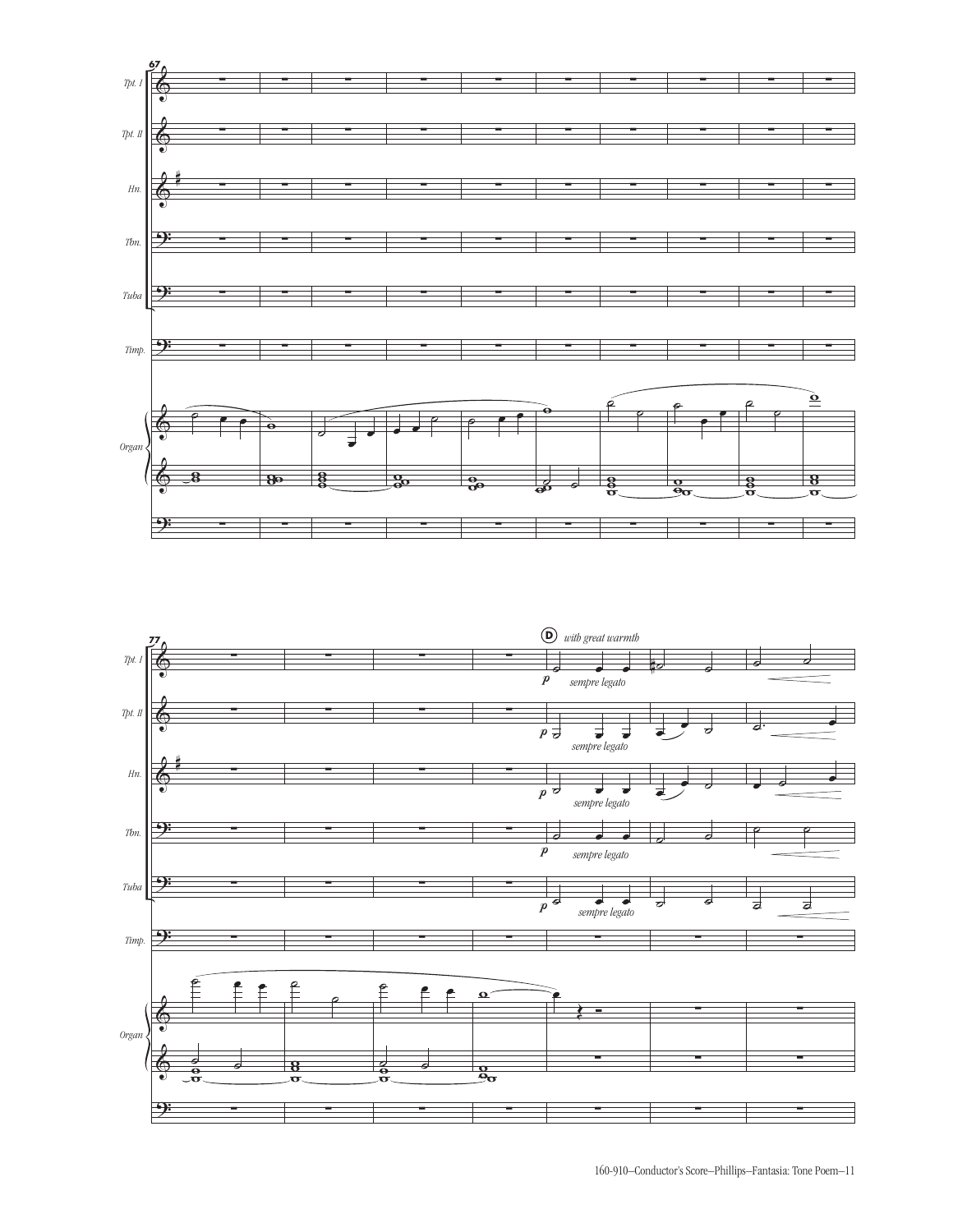



*\*In the style of a Troubadour dance*



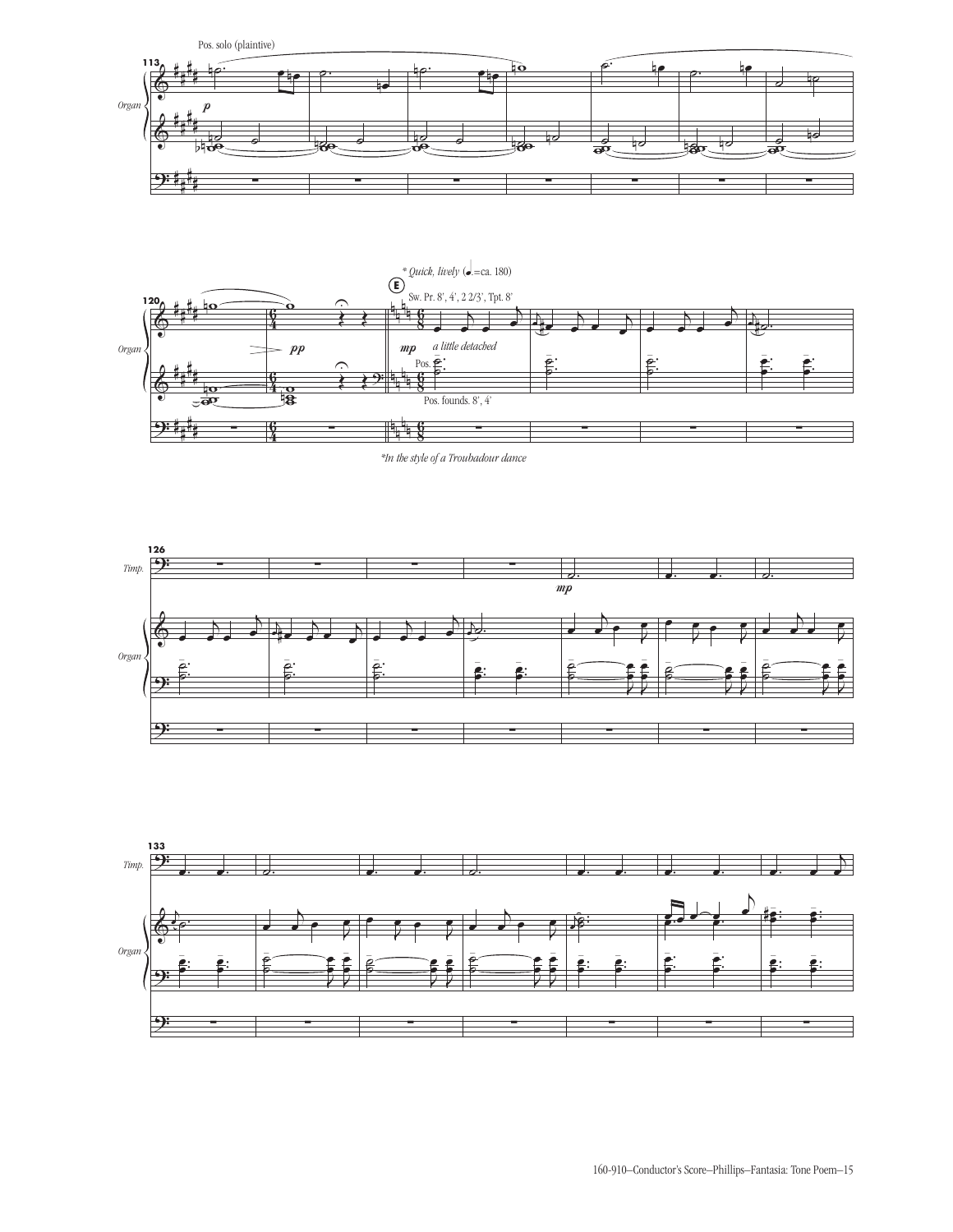

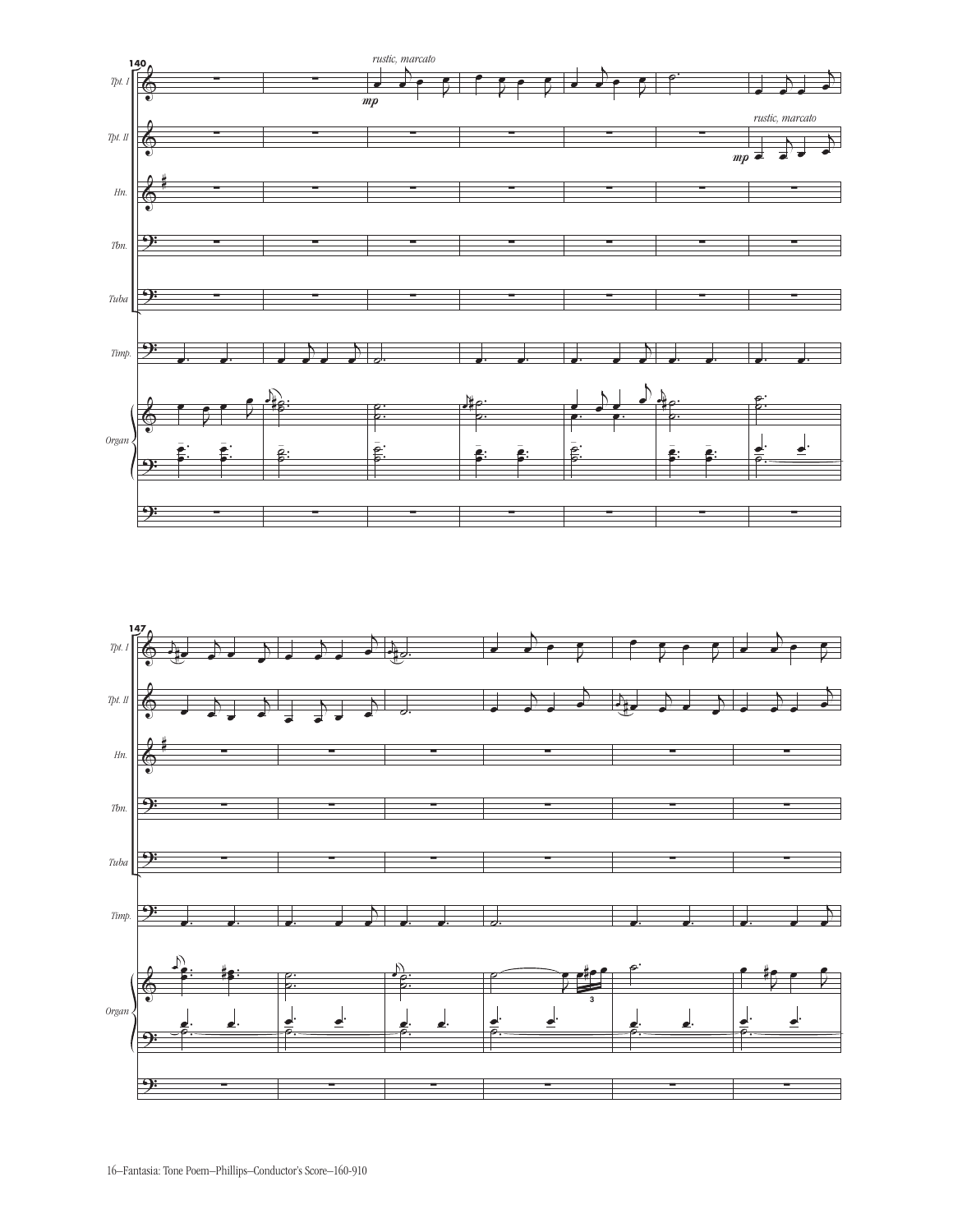

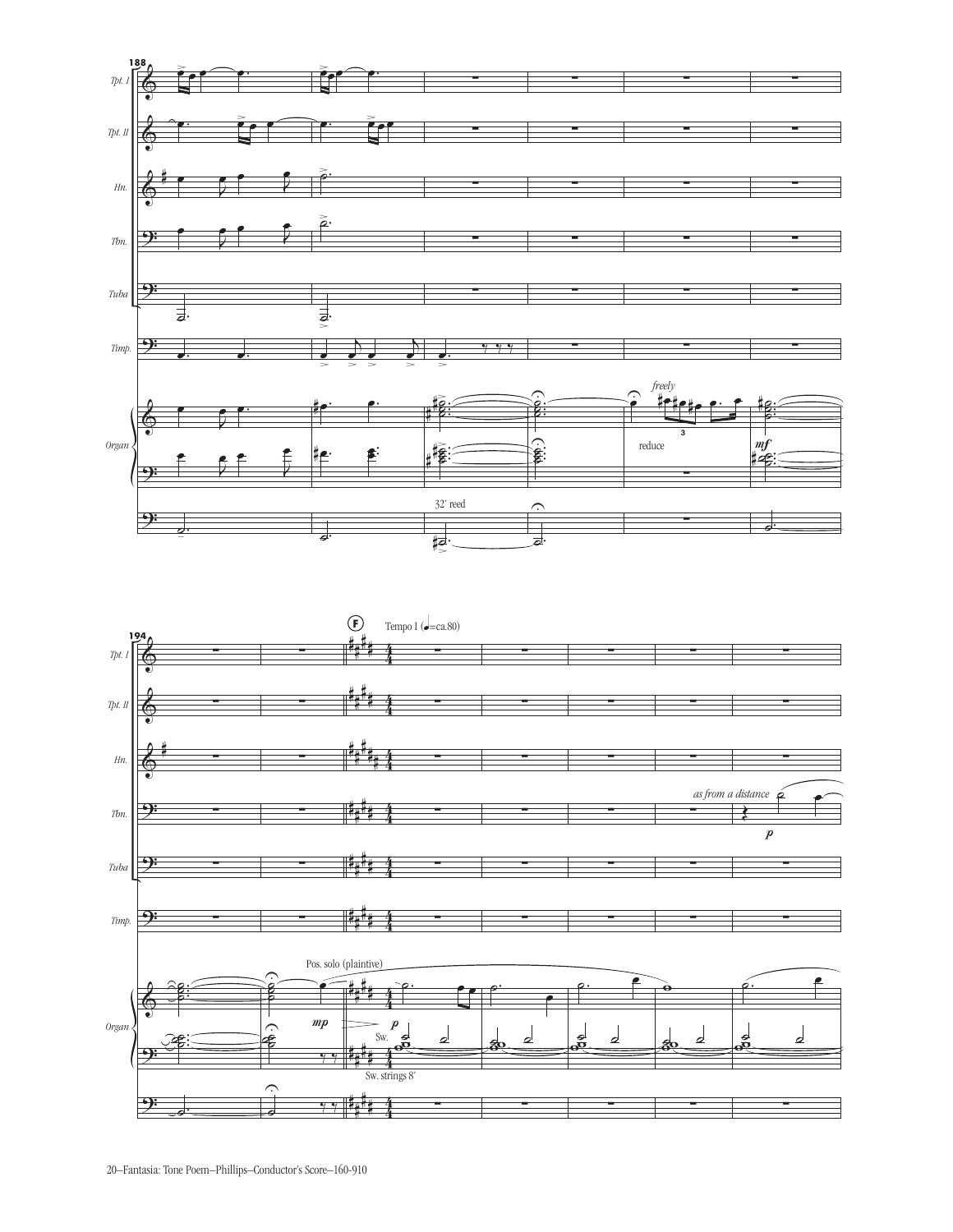



160-910–Conductor's Score–Phillips–Fantasia: Tone Poem–21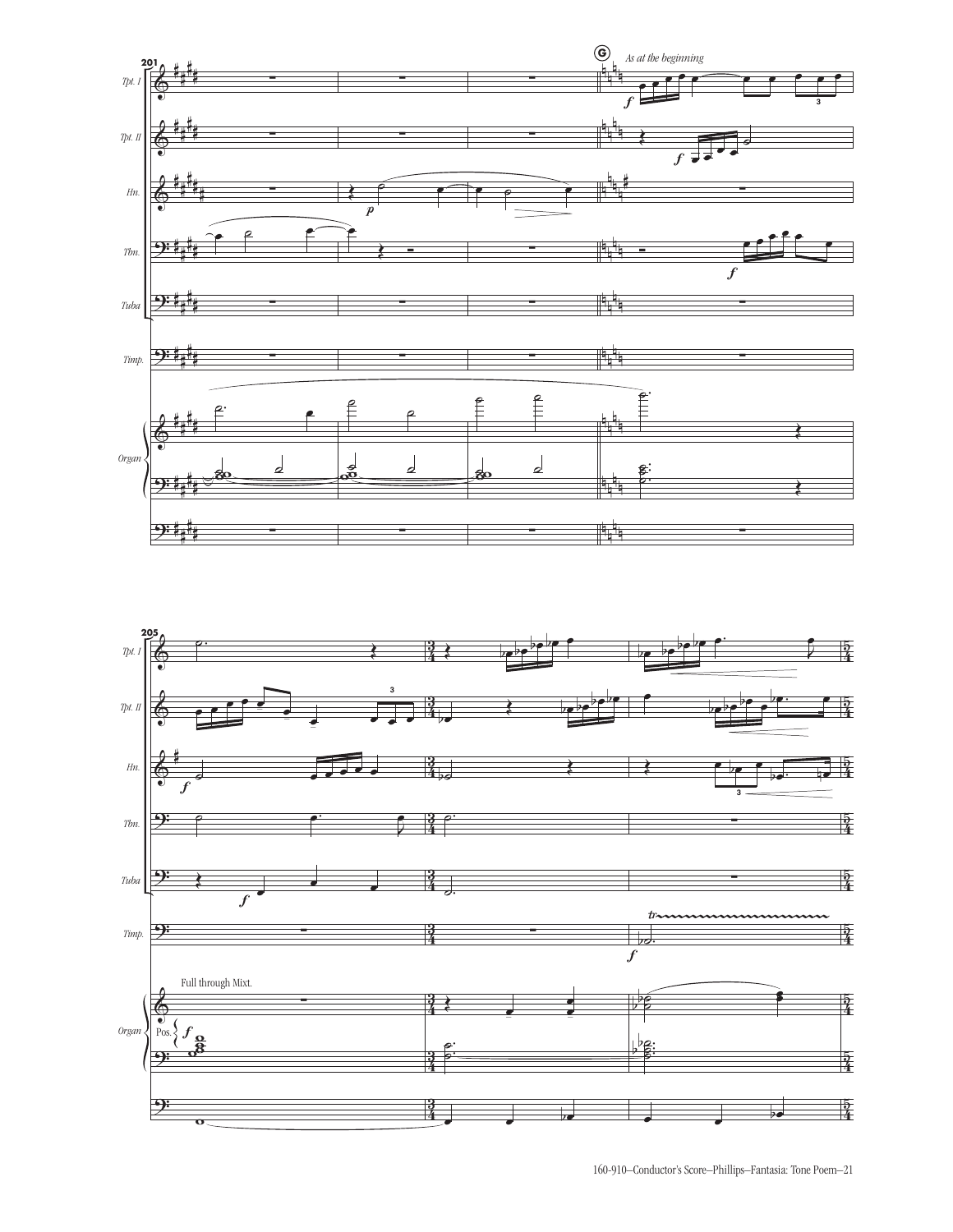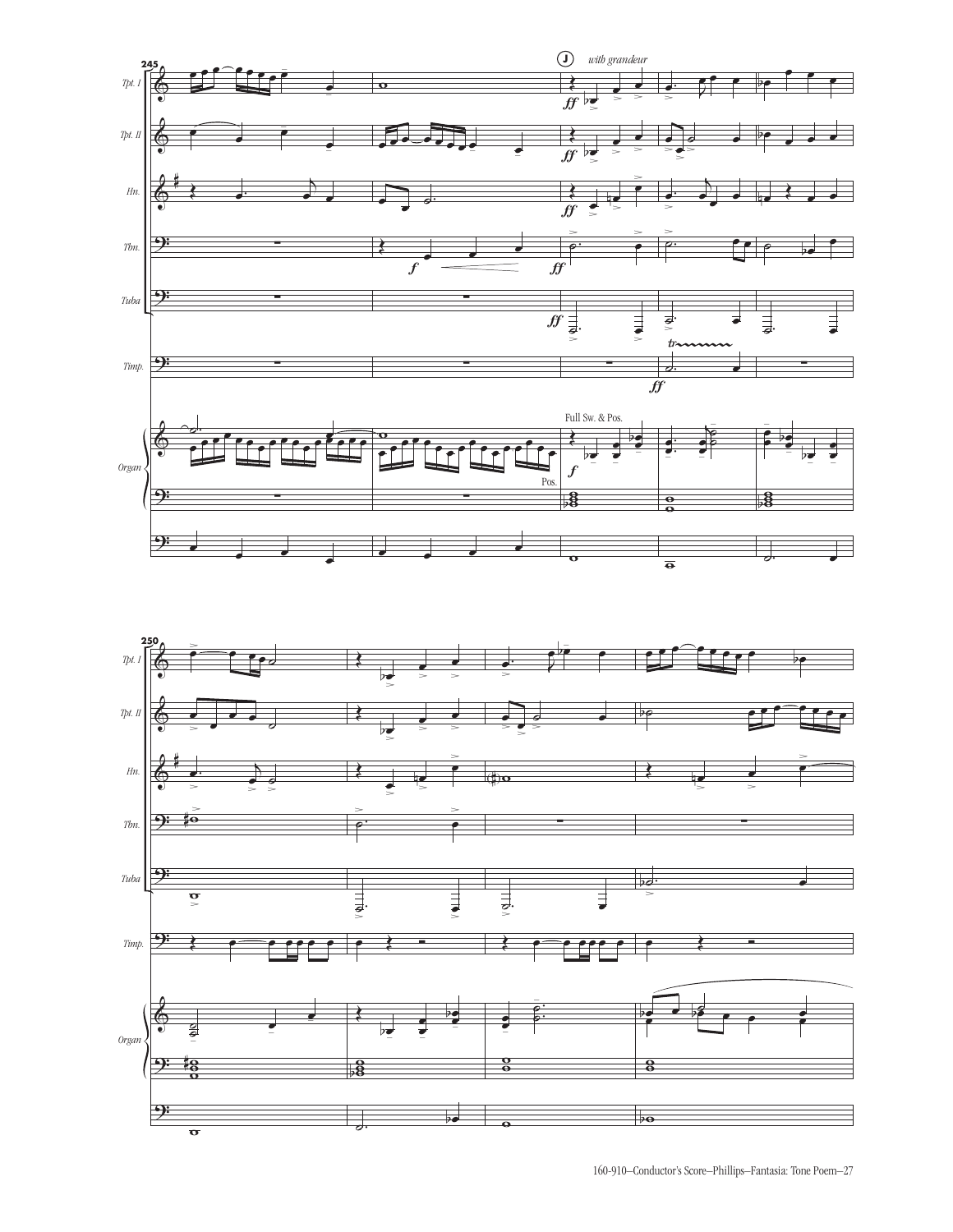